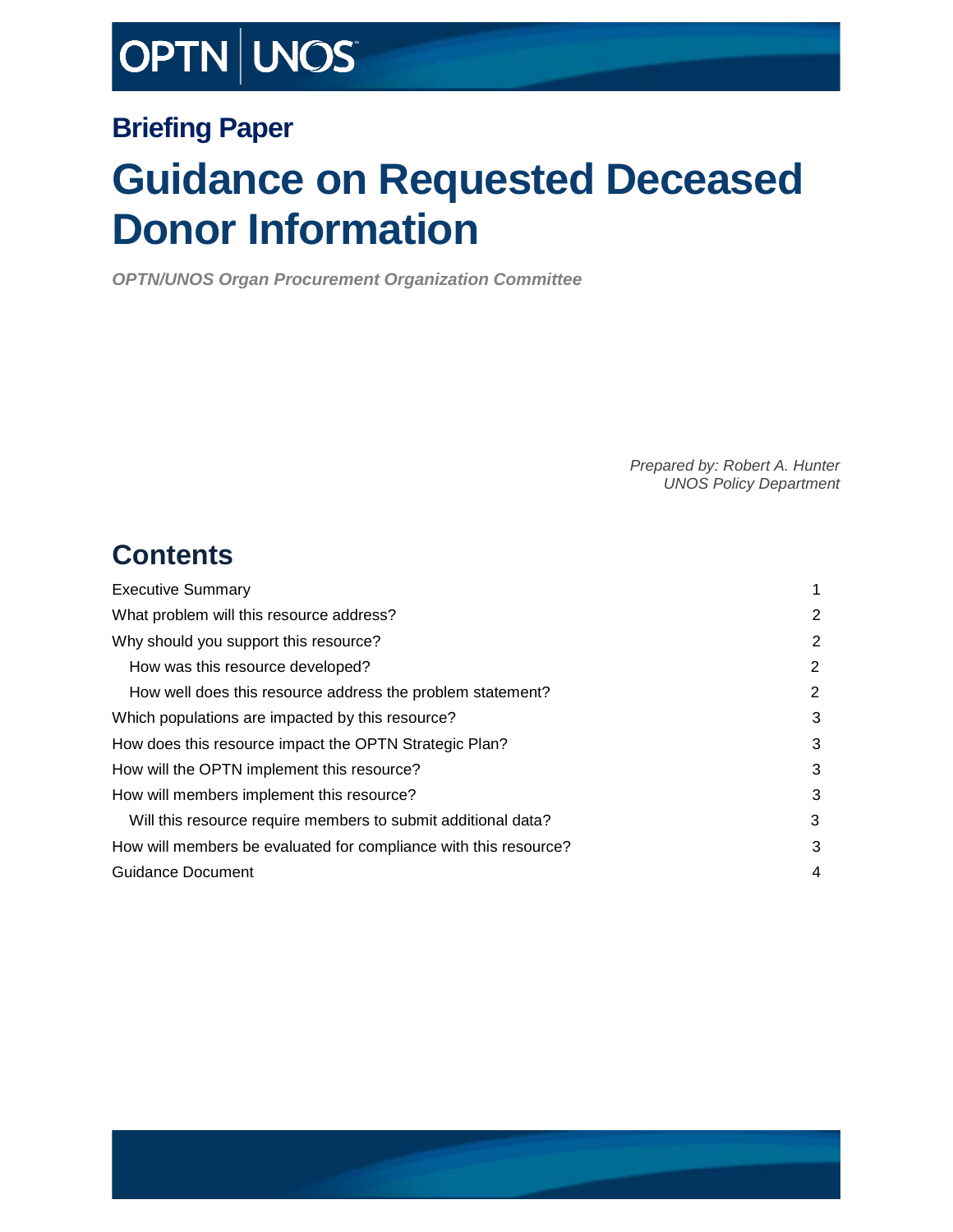# **OPTN WOST**

# **Guidance on Requested Deceased Donor Information**

*Affected Policies: N/A Board of Director's Date: June 11-12, 2018*

*Sponsoring Committee: Organ Procurement Organization Committee Public Comment Period: January 22, 2018 – March 23, 2018*

## <span id="page-1-0"></span>**Executive Summary**

The OPTN/UNOS Organ Procurement Organization Committee created this guidance document to address the requested deceased donor information removed from policy as part of a recent public comment proposal. This guidance document is designed to assist members in identifying additional testing and other information needed to best evaluate potential donors.

This guidance document is intended only to provide guidance for OPOs and transplant hospitals. The scope and content should reflect collaboration between OPOs and transplant programs, taking into consideration their needs and best practices. This is *not* intended to be a comprehensive list of all information necessary to evaluate organs for all donors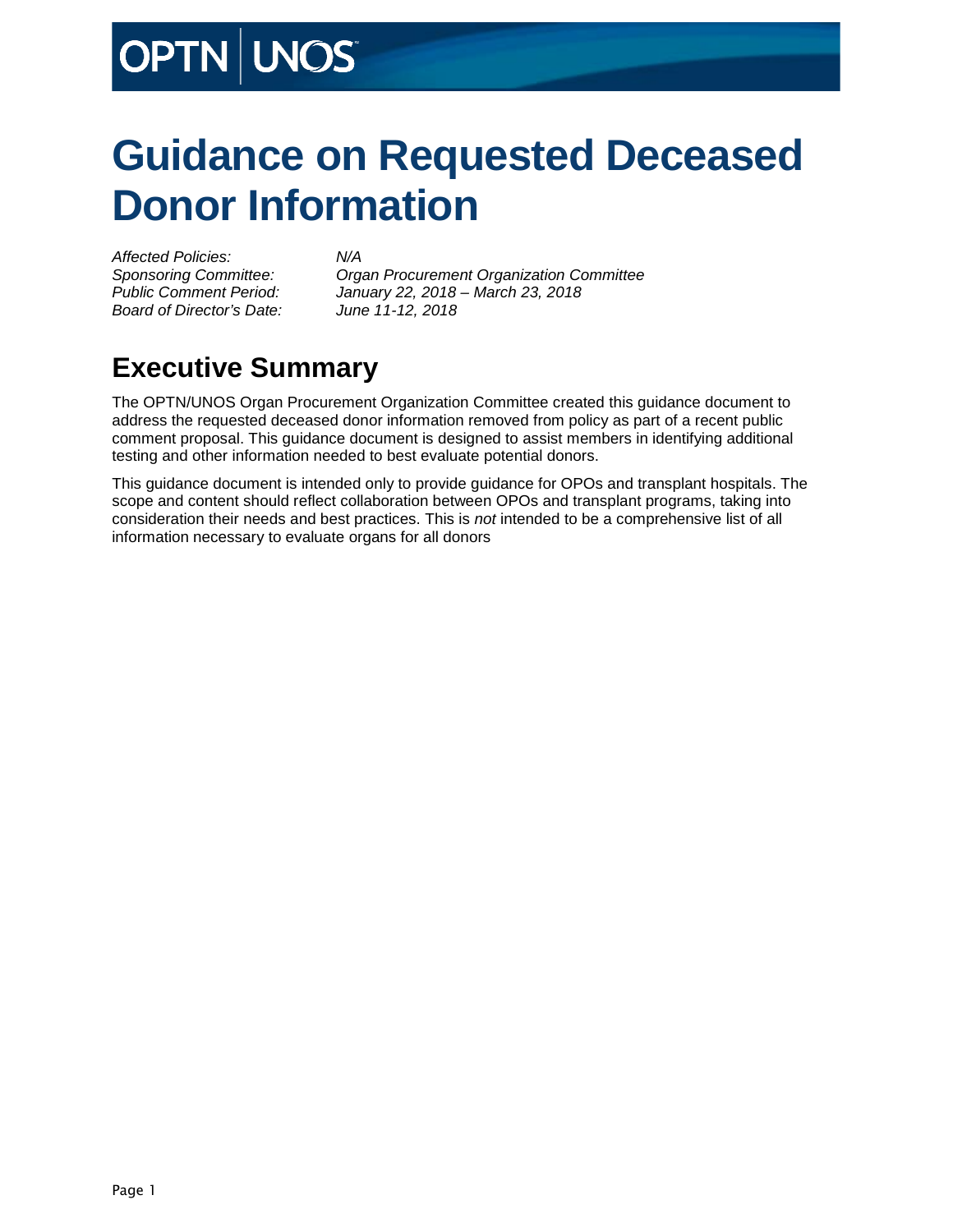### <span id="page-2-0"></span>**What problem will this resource address?**

During discussions that led to the elimination of *Policy 2.12: Requested Deceased Donor Information*, there was some concern about the information not being available as a reference. The OPO Committee agreed that while the requested information should not be included in policy, the information should be available to OPOs and transplant hospitals if needed.

## <span id="page-2-1"></span>**Why should you support this resource?**

This resource addresses the concerns raised about the elimination of the requested deceased donor information from OPTN policy. While these are not policy requirements, the work group recognized that it is important to have the information available as a resource as OPOs and transplant hospitals work together to identify additional testing and other information needed to best evaluate potential donors.

#### <span id="page-2-2"></span>**How was this resource developed?**

This guidance was developed during discussions with the OPO Committee's System Optimizations Work Group ("work group"). During the development of the initial proposal, the work group determined that *Policy 2.12: Requested Deceased Donor Information* should be removed from policy since the information is not required. The work group acknowledged that deceased donor information, beyond what is required in OPTN policy, may be needed for certain donors in order for transplant hospitals to evaluate potential donor organs.

In December 2017, the Board of Directors approved changes to several sections of policy. These included:

#### *Policy 2.2 OPO Responsibilities*

- Requiring host OPOs to ensure all the deceased donor information is provided according to *Policy 2.11: Required Deceased Donor Information*.
- Removing required deceased donor information that has been moved to Policy 2.11

#### *Policy 2.11 Required Deceased Donor Information*

- Increased the list of required information for all deceased donors, including the creation of broad categories for certain donor information such as donor medical history and donor management information.
- Eliminating redundant information and information that gets captured as part of the broader categories. For example, smoking history is captured as part of the medical history as well as individual lab testing results.

#### *Policy 2.12: Requested Deceased Donor Information.*

The work group agreed to remove this section of policy since the information is not required. The work group agreed that a guidance document should be developed that will outline best practices from both a transplant hospital and OPO perspective. For example, what type of donors might require additional tests outside of a normal donor evaluation? The work group used the current language in Policy 2.12 as a starting point to develop this resource. They identified several changes, such as the kidney biopsy information, that needed to be updated. They also added a new section addressing the indications and contraindications for provided liver biopsies.

#### <span id="page-2-3"></span>**How well does this resource address the problem statement?**

This resource addresses the concerns raised about the elimination of the requested deceased donor information from OPTN policy. It provides a resource to assist members in identifying additional testing and other information needed to best evaluate potential donors.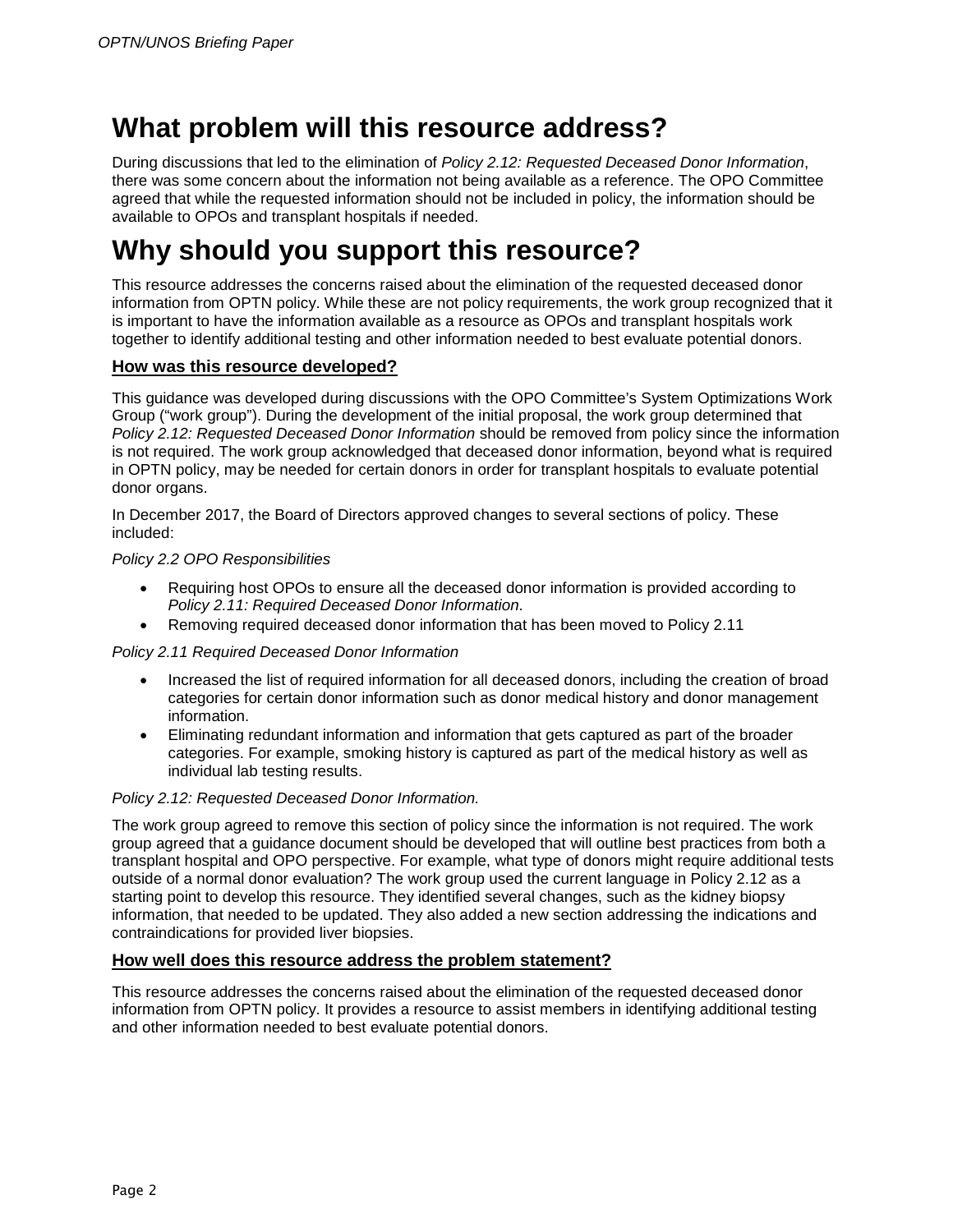## **Was this proposal changed in response to public comment?**

Yes, the Committee made a few minor changes to the guidance document based on public comment. This guidance document was supported by all eleven regions and four professional organizations. Three of the organizations commented that the guidance document could be strengthened by inclusion of kidney biopsy reports and the use of telepathology. The Committee reviewed the recommendations and agreed to make the additions. There were a couple of recommendations to include a reference to the guidance document in policy. The Committee did not accept this recommendation because OPTN policy does not include references to documents outside of policy. There was also a recommendation to retain the use of donor wedge biopsy, however, the Committee noted that wedge biopsy was removed to allow flexibility in the method of biopsy. The Committee understands the variability in practice when it comes to kidney and liver biopsies. The Committee noted that these are guidelines and do not supersede the need for communication between transplant centers and OPOs.

## <span id="page-3-0"></span>**Which populations are impacted by this resource?**

No known impact to transplant candidates.

### <span id="page-3-1"></span>**How does this resource impact the OPTN Strategic Plan?**

- 1. *Increase the number of transplants:* There is no impact to this goal.
- 2. *Improve equity in access to transplants:* There is no impact to this goal.
- 3. *Improve waitlisted patient, living donor, and transplant recipient outcomes*: There is no impact to this goal.
- 4. *Promote living donor and transplant recipient safety:* There is no impact to this goal.
- 5. *Promote the efficient management of the OPTN:* This resource promotes the efficient management of the OPTN by providing information to members without adding additional requirements.

## <span id="page-3-2"></span>**How will the OPTN implement this resource?**

This proposal will not require programming in UNetSM.

## <span id="page-3-3"></span>**How will members implement this resource?**

This guidance does not require any member action. This document will be available as a reference on the OPTN website pending approval by the Board of Directors.

#### <span id="page-3-4"></span>**Will this resource require members to submit additional data?**

This proposal does not require additional data collection.

### <span id="page-3-5"></span>**How will members be evaluated for compliance with this resource?**

Guidance from the OPTN does not carry the weight of policies or bylaws. Therefore, members will not be evaluated for compliance with this document.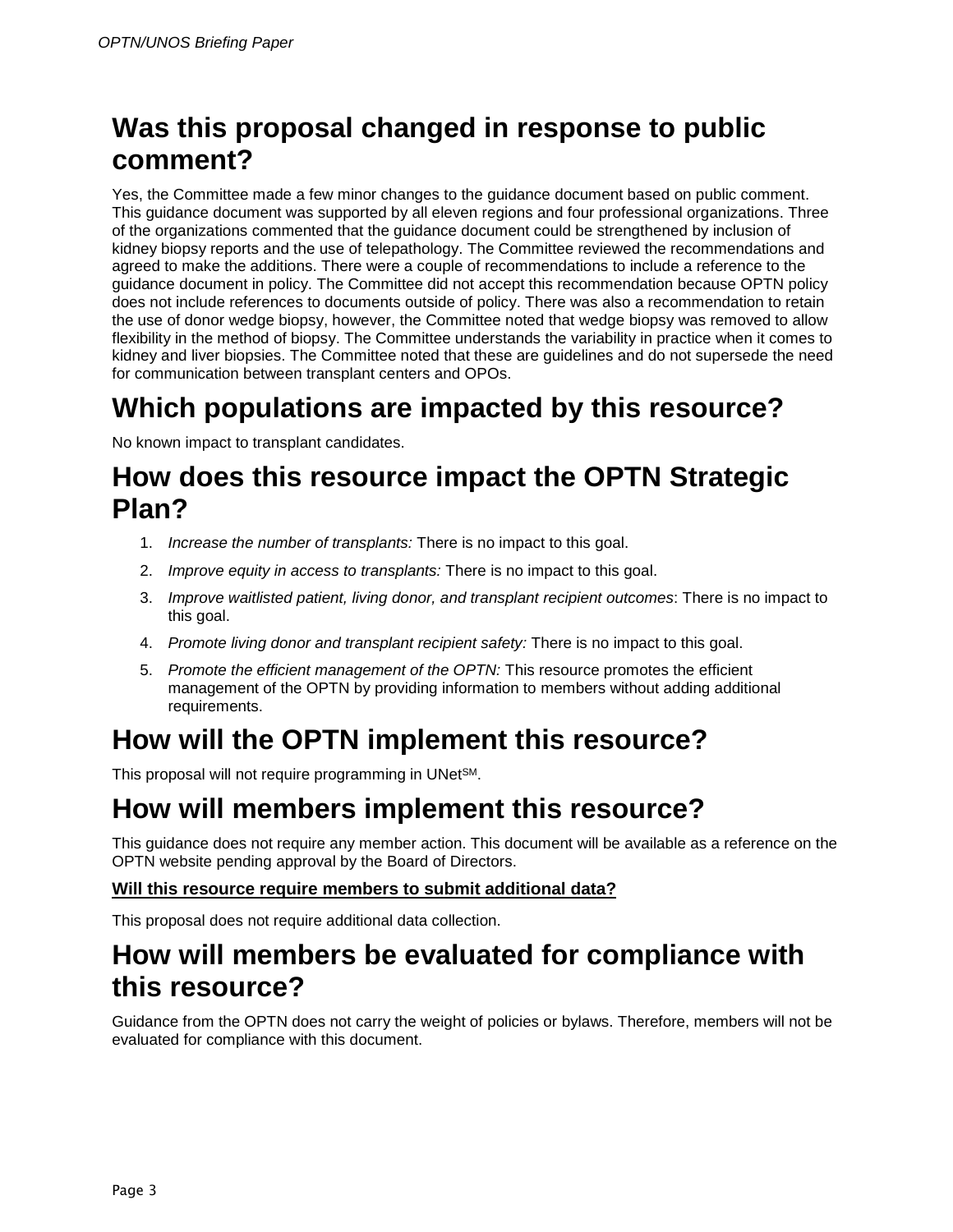## <span id="page-4-0"></span>**Guidance Document**

**RESOLVED, that the guidance document entitled Guidance on Requested Deceased Donor** 

- **Information, as set forth below, is hereby approved, effective June 12, 2018.**
- 
- 
- 

### **Guidance on Requested Deceased Donor Information**

### **Introduction**

 The OPTN/UNOS Organ Procurement Organization created this guidance document in order to provide additional information on deceased donor information and testing. This guidance

document is designed to assist members in identifying additional testing needed to best

evaluate potential donors.

- 
- This guidance document is intended only to provide guidance for OPOs and transplant
- programs. The scope and content reflects necessary collaboration between OPOs and
- transplant programs, taking into consideration their needs and best practices. This guidance
- document is *not* intended to be a comprehensive list of all information necessary to evaluate
- organs for all donors.

#### **Kidney**

- With each kidney offer, the host OPO should provide the receiving transplant program with the
- following biopsy information for kidneys with a Kidney Donor Profile Index (KDPI) score greater than 85% and donors with a significant history of hypertension, diabetes, or acute kidney injury:
- 
- The biopsy sample should capture a minimum of 25 glomeruli
- A frozen or fixed section slide, or the biopsy material, may accompany the kidney
- Biopsy report, when available
- Access to telepathology, when available
- 
- 27 Pictures of the kidney and vessels are recommended if there are noted anatomical<br>28 abnormalities. abnormalities.
- 
- If machine perfusion is used, the host OPO should provide the pump parameters, such as flow and resistance.
- 
- **Liver**
- A transplant program may request a pre-procurement liver biopsy for any of the following indications:
- Greater than 70 years of age
- Body mass index greater than 35
- Hepatitis
- History of long-standing alcohol abuse
- History of diabetes (insulin-dependent diabetes mellitus) if greater than 5 years
- Evidence of echogenic/heterogenic (fatty) changes in the liver on imaging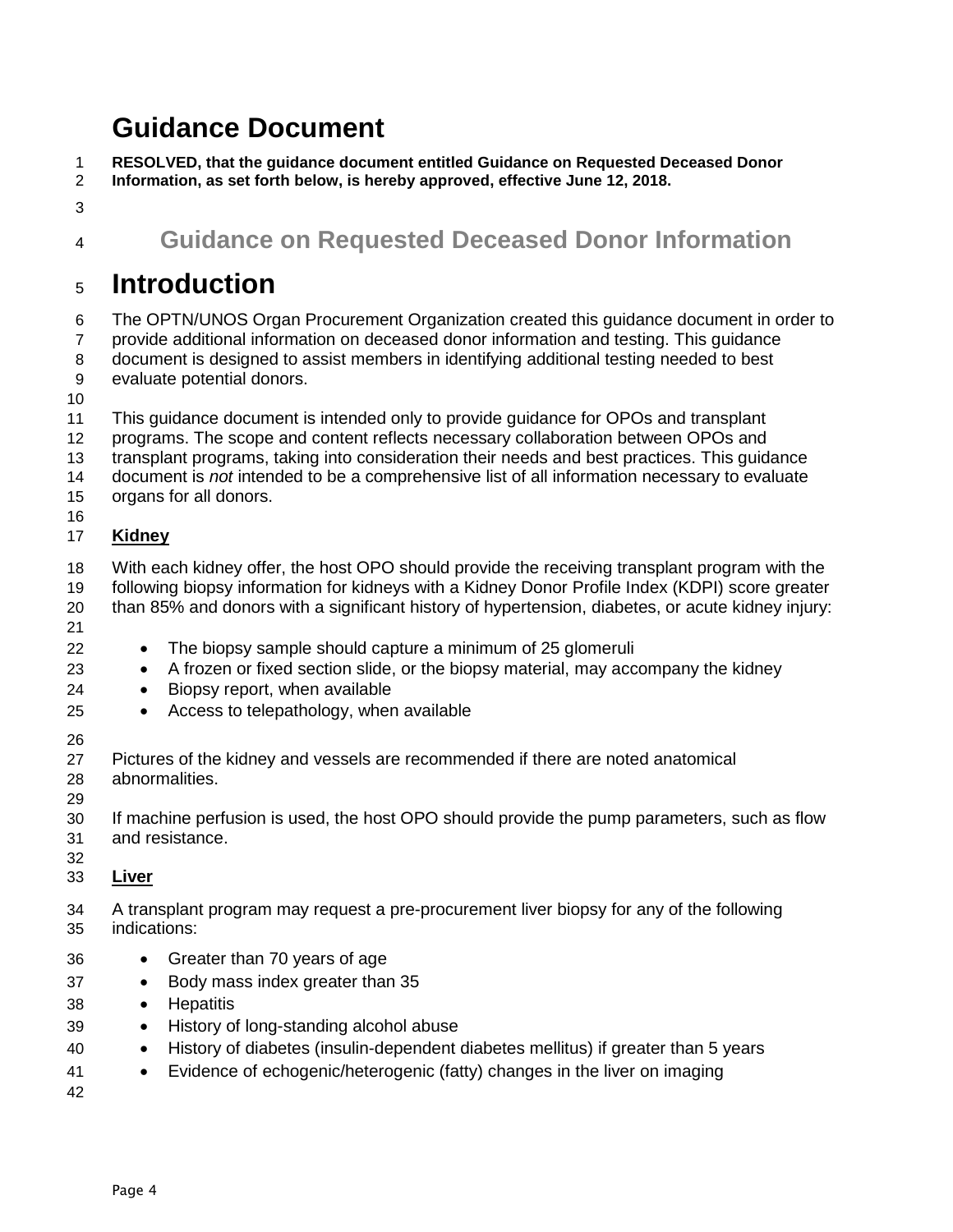| 43<br>44<br>45<br>46<br>47<br>48<br>49<br>50                                                 | Relative contraindications for pre-procurement liver biopsy:<br>Disseminated intravascular coagulation/coagulapathies<br>$\bullet$<br>Platelet count less than 80,000 per mcL<br>$\bullet$<br>Current aspirin or blood thinner therapy<br>$\bullet$<br>Hemodynamic or respiratory instability<br>$\bullet$<br>Active hemorrhage<br>$\bullet$<br>Donation after cardiac death (DCD) donor<br>$\bullet$                                                                                                                                                                                                                                                                                                                                                                                                                                                                           |
|----------------------------------------------------------------------------------------------|---------------------------------------------------------------------------------------------------------------------------------------------------------------------------------------------------------------------------------------------------------------------------------------------------------------------------------------------------------------------------------------------------------------------------------------------------------------------------------------------------------------------------------------------------------------------------------------------------------------------------------------------------------------------------------------------------------------------------------------------------------------------------------------------------------------------------------------------------------------------------------|
| 51<br>52<br>53<br>54<br>55<br>56<br>57                                                       | Pictures of the liver biopsy slides are recommended.<br>Access to telepathology, when available.<br>CT scan/imaging is recommended if the liver is being considered for a split.<br><b>Heart</b>                                                                                                                                                                                                                                                                                                                                                                                                                                                                                                                                                                                                                                                                                |
| 58<br>59<br>60<br>61<br>62<br>63<br>64<br>65<br>66<br>67<br>68<br>69<br>70<br>71             | With each heart offer, the host OPO should provide the following information to the receiving<br>transplant program:<br>Coronary angiography (for male donors over 40 years old or female donors over 45<br>$\bullet$<br>years old)<br>Central venous pressure (CVP) or stroke volume variation (SVV), and Cardiac output/<br>Cardiac index, if available<br>ECG, Echocardiogram including left ventricular (LV) systolic and diastolic dimensions,<br>$\bullet$<br>Septal wall thickness (diastolic), LV posterior wall thickness (diastolic) (Transesophageal<br>echocardiography if echo not available or of poor quality)<br>Cardiac enzyme panel, including troponin, creatinine phosphokinase (CPK) isoenzymes,<br>$\bullet$<br>and serum creatinine kinase MB (CKMB)<br>A transplant program may request a left and/or right heart catheterization of the deceased donor |
| 72<br>73<br>74<br>75<br>76<br>77<br>78<br>79<br>80<br>81<br>82<br>83<br>84<br>85<br>86<br>87 | where the donor's medical or social history reveals at least one of the following past medical<br>histories:<br>• Segmental wall motion abnormality on echo<br><b>Troponin elevation</b><br>Significant smoking<br>History of chest pain<br>$\bullet$<br>• Abnormal electrocardiogram (ECG) consistent with ischemia or myocardial infarction<br>Additional requests for a heart catheterization may be indicated by the following:<br>o Cocaine or amphetamine use<br>Diabetes (Insulin-dependent diabetes mellitus)<br>$\circ$<br>o Hyperlipidemia<br>o Hypertension<br>o Strong family history of coronary artery disease<br>o Morbid obesity/High BMI (>35)                                                                                                                                                                                                                 |